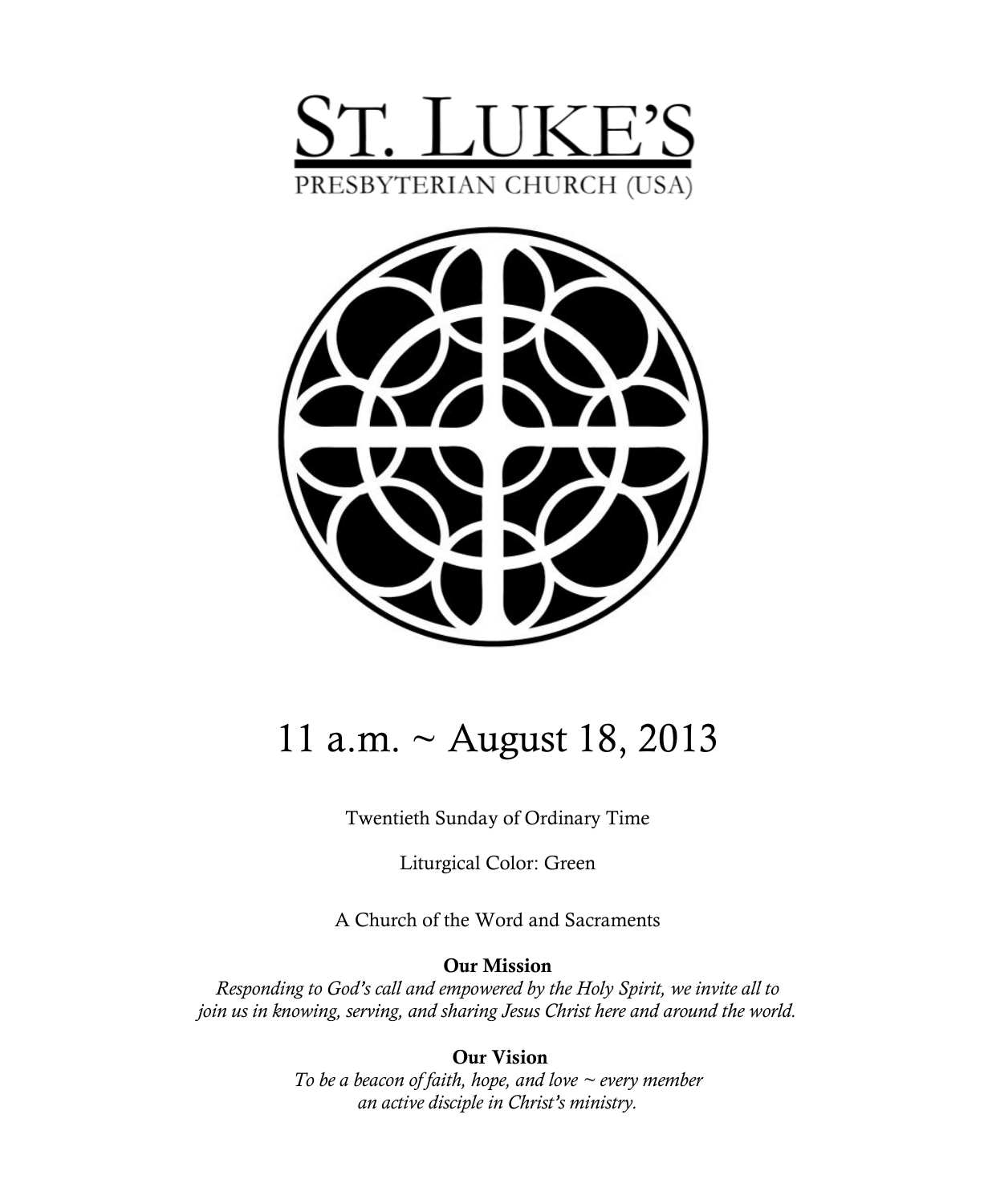### We Assemble in God's Name

#### In Preparation for Worship

*You lift our drooping hands, O God, and strengthen our weak knees. You make straight the ways of the faithful and keep those who trust You from falling. We shall make known Your holiness among the nations and proclaim Your peace unto the ends of the earth. In the name of Jesus, who sits at Your right hand, we gather to praise You, God of all grace. Amen.*

Gathering Prayer of Adoration Jason Whitener

| Prelude                         |                                                                                        | Berceuse                     | Louis Verne   |  |  |
|---------------------------------|----------------------------------------------------------------------------------------|------------------------------|---------------|--|--|
| *Call to Worship                |                                                                                        |                              | Psalm 80      |  |  |
| Leader:                         | Give ear, O Shepherd of Israel, stir up Your might and come to save us!                |                              |               |  |  |
| People:                         | Restore us, O God of hosts; let Your face shine, that we may be saved.                 |                              |               |  |  |
| Leader:                         | Then we will never turn back from You; give us life, and we will call on Your<br>name. |                              |               |  |  |
| People:                         | Restore us, O Lord of hosts; let Your face shine, that we may be saved,                |                              |               |  |  |
| All:                            | Let us worship God!                                                                    |                              |               |  |  |
| <b>†*Processional Hymn #487</b> |                                                                                        | When Morning Gilds the Skies | LAUDES DOMINI |  |  |

| <b>Celebration of Community</b> |                        | Shannon Dill    |  |
|---------------------------------|------------------------|-----------------|--|
| Minute for Habitat              |                        | Daryl Moore     |  |
| *Invitation to Confession       | Change My Heart, O God | CHANGE MY HEART |  |

**(see music on page 5)**

\*Call to Prayer

Leader: The Lord be with you. **People: And also with you.** Leader: Let us pray.

#### \*Prayer of Confession (in unison)

**Have mercy upon us, O God, for sin clings so closely and its burden is great. Because of sin our hands are at our sides when they should reach out to others. Our knees are shaky when we should be standing firm. We are victims of our own misdeeds; we cannot escape sin's weight on our lives. Through Christ's intercession lift the burden from us, and help us walk in freedom and in strength. Amen.**

#### \*Assurance of Forgiveness

#### **†**\*Gloria Patri

**Glory be to the Father, and to the Son, and to the Holy Ghost; as it was in the beginning, is now, and ever shall be, world without end. Amen. Amen.**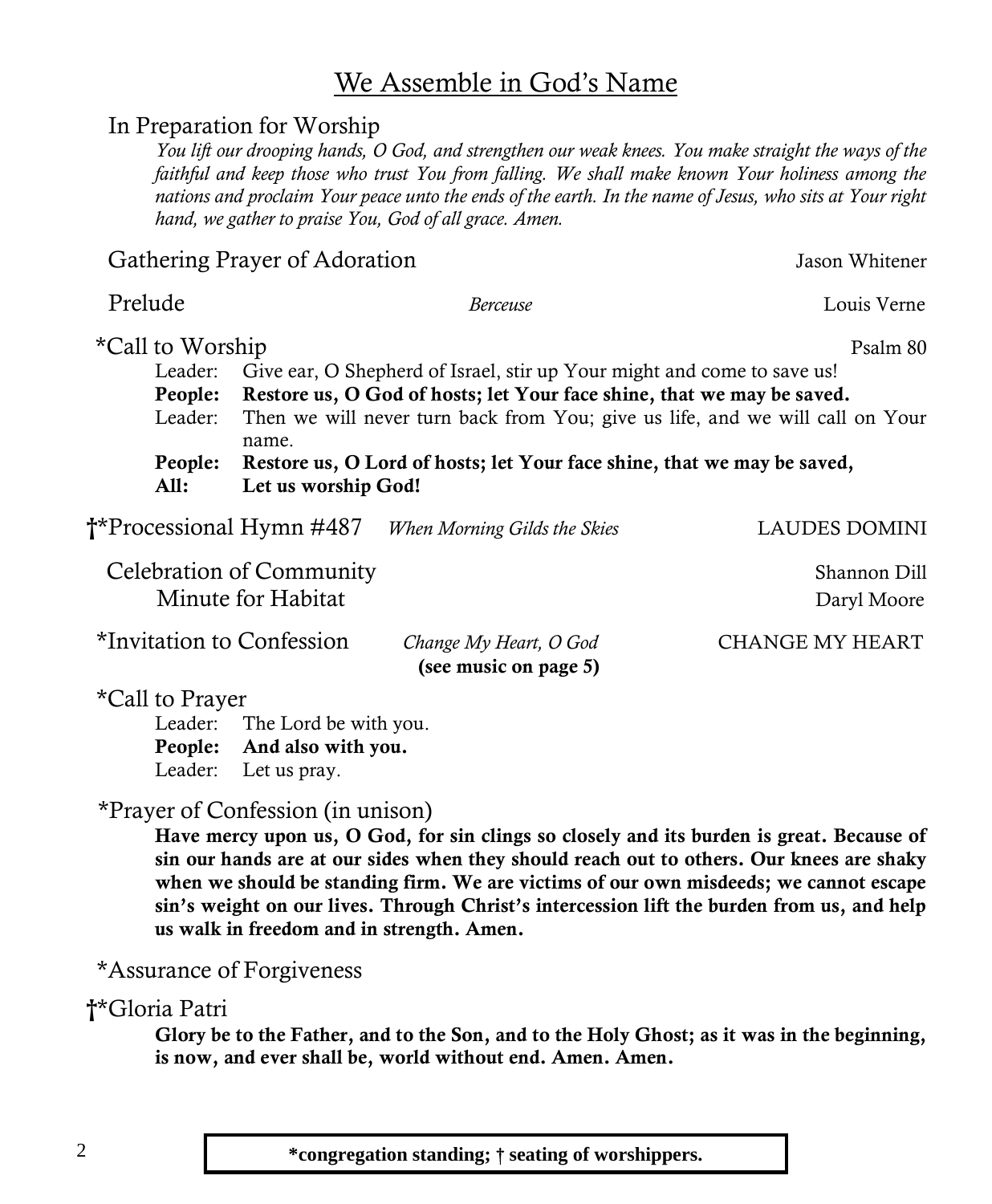### We Hear God's Word Proclaimed

Tell Us Our Story Shannon Dill

Blessing of the Backpacks

Children are always welcome to stay in worship.

However, if you prefer, parents of children through age 3 may take them to the nursery.

Morning Prayer & The Lord's Prayer Phil Brown

**Our Father Who art in heaven, hallowed be Thy name. Thy kingdom come, Thy will be done, on earth as it is in heaven. Give us this day our daily bread; and forgive us our debts, as we forgive our debtors; and lead us not into temptation, but deliver us from evil. For Thine is the kingdom and the power and the glory, forever. Amen.**

Old Testament Reading *Psalm 80:1-2, 7-19* Carol Sweigert Pages 510 Leader: The Word of the Lord. **People: Thanks be to God. Solo** *Wade in the Water* Harry T. Burleigh Glenda Gray, solo (Parents may return to their seats during the Solo.) New Testament Reading *Hebrews 11:29 - 12:2* Jason Whitener Pages 1051-1052 Leader: The Word of the Lord. **People: Thanks be to God.** Sermon *"The Shining Face of God"* Jason Whitener

### We Respond to God's Word

\*The Apostles' Creed (in unison) Phil Brown

**I believe in God the Father Almighty, Maker of heaven and earth, and in Jesus Christ His only Son our Lord; Who was conceived by the Holy Ghost, born of the Virgin Mary, suffered under Pontius Pilate, was crucified, dead, and buried; He descended into hell; the third day He rose again from the dead; He ascended into heaven, and sitteth on the right hand of God the Father Almighty; from thence He shall come to judge the quick and the dead. I believe in the Holy Ghost; the holy catholic church; the communion of saints; the forgiveness of sins; the resurrection of the body; and the life everlasting. Amen.**

**Offering & Offertory** *Just a Closer Walk With Thee* arr. Richard Walters Glenda Gray, solo

\*Doxology

**Praise God, from Whom all blessings flow; Praise Him, all creatures here below; Praise Him above ye heavenly host; Praise Father, Son, and Holy Ghost. Amen.**

#### 3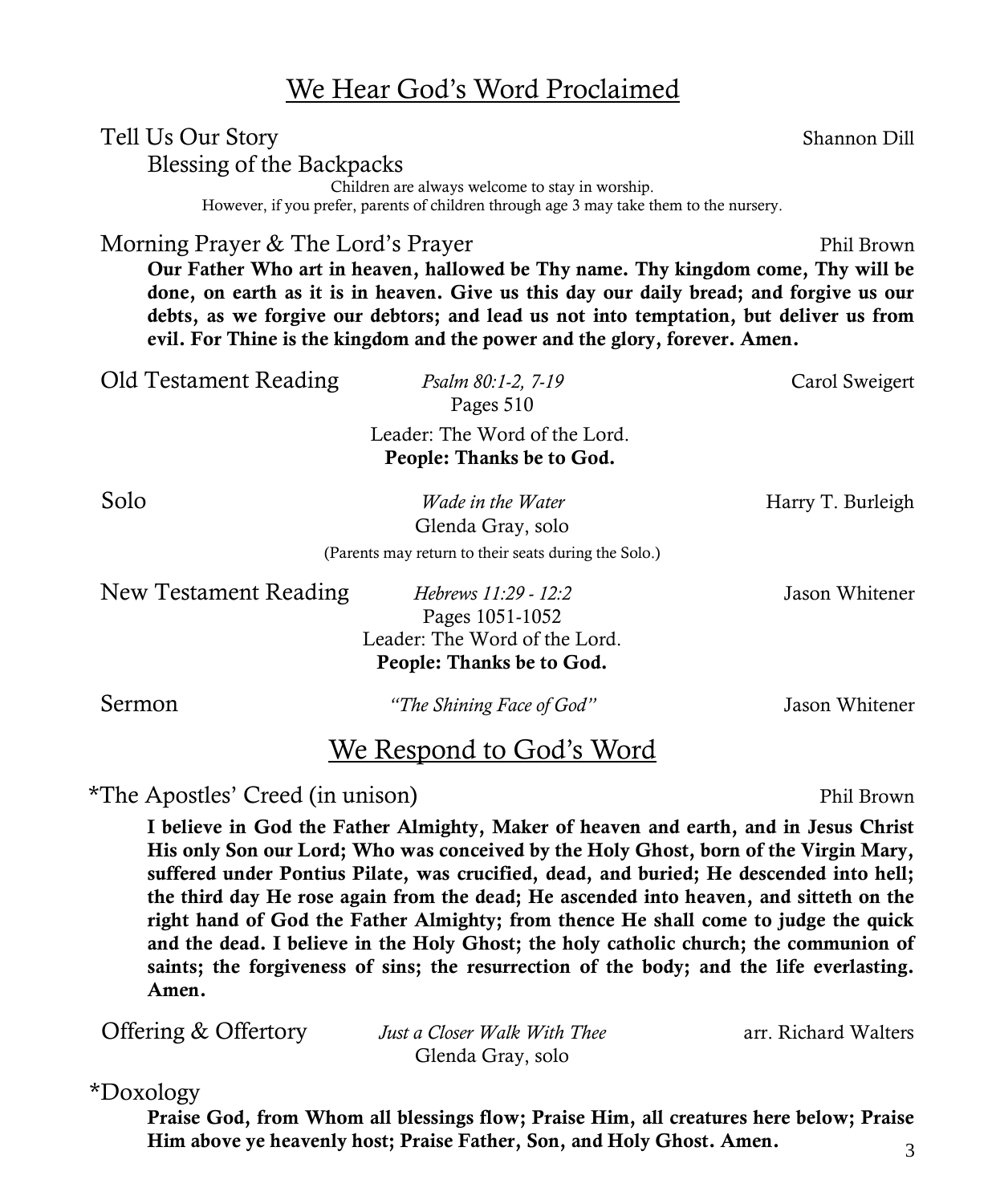\*Prayer of Dedication

## We Go in God's Name

\*Sending Hymn #324 *Open My Eyes That I May See* OPEN MY EYES

\*Benediction

\*Postlude *Fugue in D Minor* Johann Sebastian Bach

 $\sim\sim\sim\sim\sim\sim$ 

We would like to thank Jill Hudson for playing the organ for our worship service this morning.

 $\sim$   $\sim$   $\sim$   $\sim$   $\sim$   $\sim$ 

We would like to welcome the owners of the new Habitat house, Ms. Shyuana Jones, her daughter - Ty'Kyia, and her son - Ka'Haylan. We are also happy to welcome Reid Lockwood, the Atlanta Habitat house leader who supervised the building of their home.

### $\sim\sim\sim\sim\sim\sim\sim$ Flowers

The sanctuary flowers today are given by Carol Sweigert, in loving memory of her husband, Dr. Ray L. Sweigert, Jr., who passed away on August 14, 2010.  $\sim\sim\sim\sim\sim\sim$ 

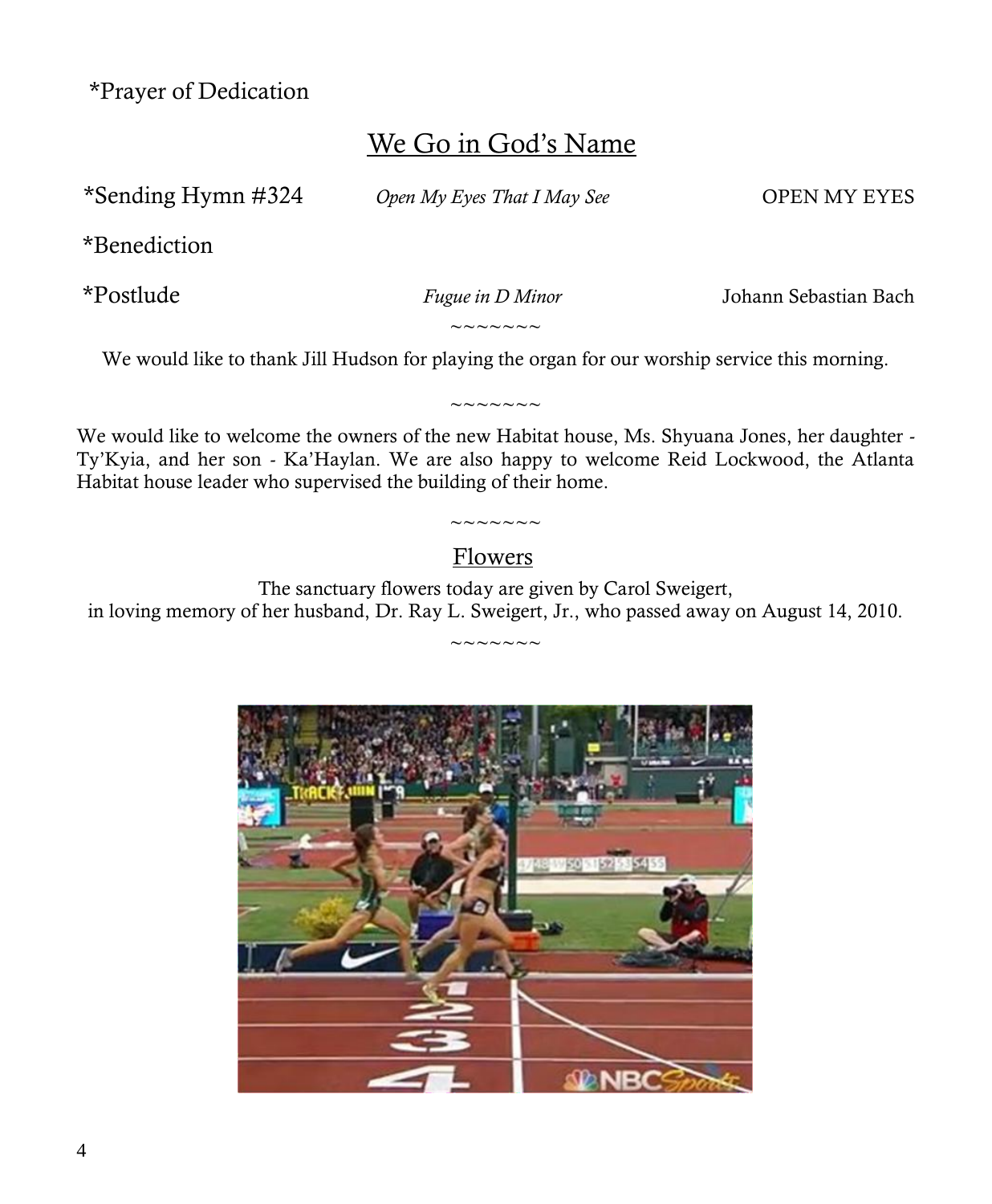*Change My Heart, O God* **CHANGE MY HEART** 



Serving Today

**Chancel Guild:** Tricia & Brid Igleheart **Continental Breakfast:** Meg, David, Alex, & Emily Wallace **Nursery Supervisor:** Niki Rabren **Sound Crew:** Brad Troha **Ushers:** Joe Billions - captain; Laura, J.J., Jack & Casey Singley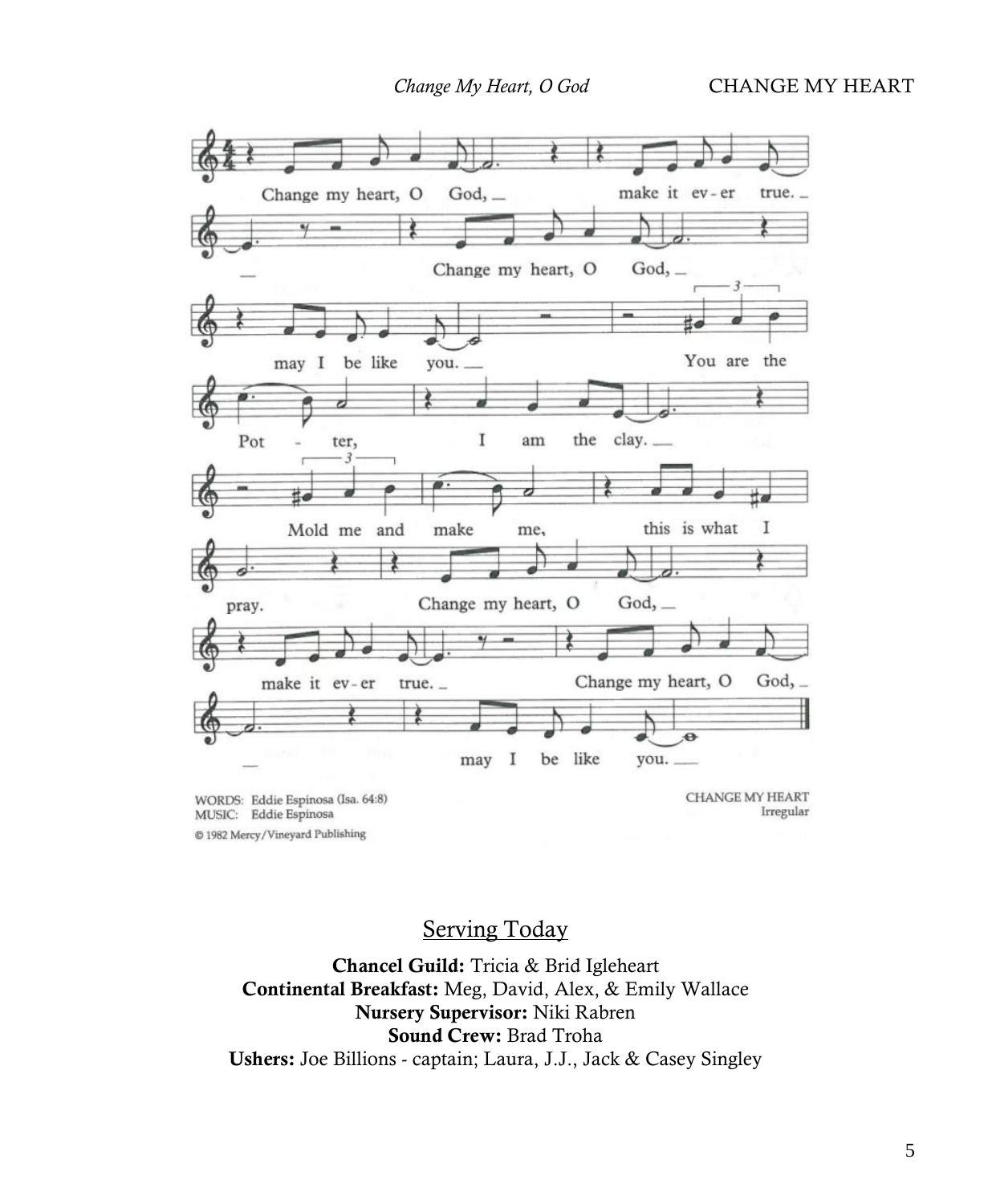**Next Sunday, August 25 is St. Luke's Brunch Day at O'Brian's Tavern!** Our friends at O'Brian's Tavern have invited St. Luke's to *brunch every 4th Sunday of the month.* It is a win-win! We purchase yummy food and they donate a portion of the proceeds to St. Luke's (just tell them you are from St. Luke's)! If you haven't tried O'Brian's Tavern, it is just down the street (2486 Mt. Vernon Rd), is family friendly, and has a wonderful atmosphere. So mark your calendars now and make it a date to meet your St. Luke's family at O'Brian's every 4th Sunday!

**Fall Pancake Breakfast and CE Kick-Off: Sunday, September 8**, come eat pancakes together and say hello to fall. Our breakfast starts at 9:20 a.m. in Great Hall. You can then learn more about our fall Christian Education offerings for all ages. There is no charge, but donations will be accepted.

**Family Promise:** We will host homeless children and their parents again at St. Luke's **September 22-29**. Use [SignUpGenius.com](http://signupgenius.com/) to volunteer for the host week, September 22-29. Just go to: [www.SignUpGenius.com/](http://www.signupgenius.com/go/805084CAFAF28A75-slpc3) [go/805084CAFAF28A75-slpc3.](http://www.signupgenius.com/go/805084CAFAF28A75-slpc3) [Note that this address is different than last time which ended with a **2.**] If it's easier to remember, go to [http://www.signupgenius.com,](http://www.signupgenius.com/) Select "Find A Sign Up", enter [SLPCFamilyPromise@yahoo.com,](mailto:SLPCFamilyPromise@yahoo.com) and click on the link for September 22-29. Select the slots where you would like to volunteer. We are likely to have three or four new families when we host in September. We would also like to invite you to a fun evening with family and friends for our Comfort Food Cookoff hosted by Temple Sinai, 5645 Dupree Drive, NW, Atlanta, 30327, on **Saturday, August 24**, from 6 to 8 p.m. St. Luke's and the other congregations in our network will be cooking and serving delicious food hoping for your vote. Tickets to our fundraiser will be sold at the door. Adults \$10, children 4-12 \$5, children 3 and under are free. If you would like to help, please contact Annie Hardy at atlhardy@aol.com or Beth Underhill at bunderhill.mail@gmail.com. Temple Sinai is seven miles from St. Luke's. Check "Highlights" for directions and additional information. St. Luke's took home the award at the first cookoff and we hope to repeat the win!

**Cursillo:** The next Cursillo Weekend is scheduled for Thursday, October 31 through November 3, 2013 at the beautiful Pinnacle Retreat Center in Clayton, Georgia. What is Cursillo? Cursillo (cur-see-yo) is a Spanish word that can be translated as "a short course." Presbyterian Cursillo is a three-day, lay-led spiritual renewal weekend that presents a short course in living life in Christ. Its purpose is to help Christians become more deeply rooted in their faith by focusing on God's unconditional love and Christ's call to service. Cursillo is not designed to change what you believe, but to help you realize the full abundance and grace of that belief. It has also been described as three days of singing, worship, laughter, prayer, fellowship, and thinking about what God has planned for you. Format of the weekend includes 15 talks by Presbyterian ministers and lay staff followed by table discussion on the topic. Georgia Presbyterian Cursillo is an outgrowth of a world-wide Cursillo movement that is active today in the Roman Catholic, Methodist, Episcopal, and Lutheran churches as well as the Presbyterian Church. Contact: Debi ([debi.elkins@att.net\)](mailto:debi.elkins@att.net)  and Dave Elkins ([d.elkins@att.net\)](mailto:d.elkins@att.net) at 770-458-6415; or anyone at SLPC who has attended. Their website has more information about the Cursillo weekend, applications, the location and facilities: [www.g](http://www.signupgenius.com/go/805084CAFAF28A75-slpc3)eorgiapresbyteriancursillo.com.

## KNOW

**Men's Bible Study:** Meets every Friday, year round, 6:40 - 8 a.m. in the Parlor, Room 145, and is led by Dave Elkins. Gather with other men before you start your day to share in Bible study and fellowship. We are studying First John.

6 **Disciple Bible Study Groups: "***My husband and I joined the Disciple program at its inception here at St. Luke's. We were new to the church ourselves, and our original motivation was to meet people. Our expectations were vastly exceeded. Not only did some of the people we met become our best friends within the church, but we experienced a Bible study that produced wonderful discussion, deeper understanding of the Word, and a breadth that covered most of the Scripture in a six-year cycle. What a blessing!"* This is from one Disciple class member. The Disciple Bible Study Groups are for men and women of all ages who would like to know more about the Bible and to share this experience with others. We invite you to be a part of a weekly Disciple Bible Study group beginning in the fall and let the Bible become *your* story. Questions? Contact Shannon Dill at shanondill@slpres.org or 770-393-1424, ext. 229.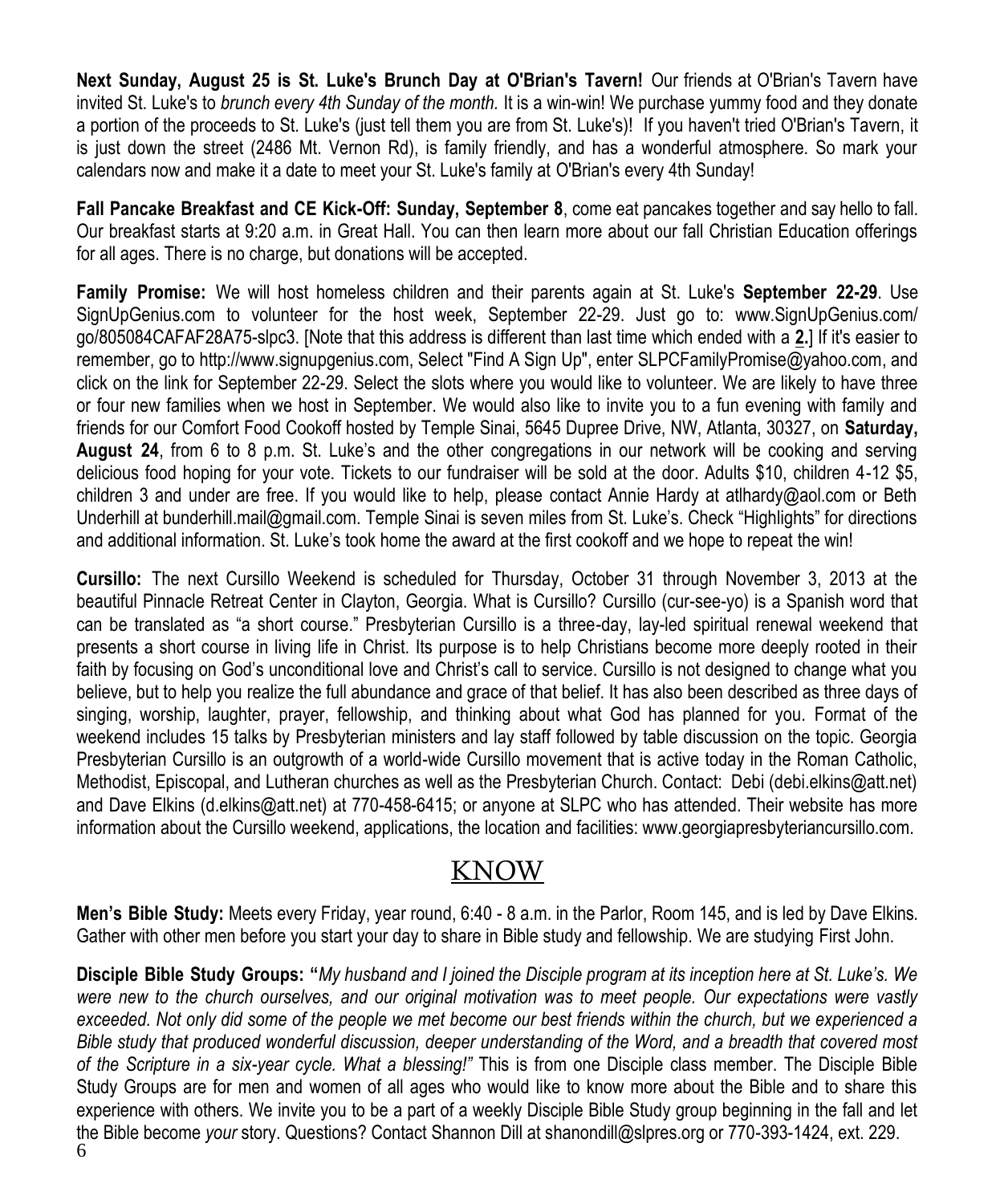**Disciple: "Becoming Disciples Through Bible Study".** We will meet Thursdays, 7-9 p.m. for 34 weeks beginning September 12. Led by Paula Barbin, the course materials are \$38. This study is an overview of the entire Bible.

**Disciple: "Remember Who You Are: The Prophets and The Letters of Paul".** We will meet Tuesdays, 7-9 p.m. for 32 weeks starting September 10. Led by Carol Sweigert and Sandra Clay, the materials are \$38. We will read the major and minor Old Testament prophets and the thirteen letters attributed to Paul. Several themes weave their way through the study - the call to remember, the call to repent, the need for renewed vision, and the place of community.

**Disciple: "Christian Believer: Knowing God with Heart and Mind".** We will meet Mondays, 11 a.m. to 12:30 p.m. Led by Phil Brown, materials are \$37. We will see that Christians before us have wrestled with some of the same issues of belief that Christians wrestle with today. We will pick up this study half-way through the book, as it was started last fall, and we will go at our own pace. Join us for the second half - we promise you will not be lost!

#### *Adult Sunday School ~ Next Sunday ~ 9:30-10:30 a.m.*

**Faith Foundations, Room 232:** Through Labor Day weekend, the class is studying Spirituality and the Lord's Prayer using the Kerygma study, "Lord, Teach Us to Pray." Next week the topic is Writing If Off - *Why Debts vs. Trespasses.*

**FINCH (Families in Christ), Room 203:** This class brings together parents and adults to learn and grow in their faith and their ability to share that faith with their families. We are currently studying "The Me I Want to Be" by John Ortberg. There is a me each of us wants to be - more kind, generous, patient & loving. But there is a gap between the me I am and the me I want to be. Join us as we find our way into being "The Me I Want to Be."

**The New Testament - The Historical Jesus, Room 145, Parlor:** This is a series of DVD lectures by Professor Bart D. Ehrman, James A. Gray Distinguished Professor at the University of North Carolina at Chapel Hill. Dr. Ehrman's lectures will extend into early December, 2013.

**Seasons of the Spirit, Room 231-233:** A biblically-based discussion class following the revised common Lectionary. Do we keep the Sabbath as the Bible commands? (Luke 13:10-17)

**Soul Food, Room 235:** Finding Sustenance for Faithful Living: Fellowship, study and discussion on a range of topics related to spirituality in our lives. The "Thoughtful Christian" curriculum provides the source material for this class.

#### *St. Luke's Presbyterian Women (SLPW)*

PW is gearing up for the fall with registration starting TODAY through Sunday, August 25. The cost is \$50 and all women are invited to join. Ellen Womack is Moderator this year and looks forward to meeting and welcoming you to a great year! Stop by the PW table in the lobby and learn more about St. Luke's Presbyterian Women.

**Coordinating Team Meeting:** Tuesday, September 3, 6:45 p.m. in the Parlor, Room 145, with a light dinner.

**Circle Meetings** (All Circle meetings are held in the Parlor, Room 145.)

Monday, September 9, 9:30-11 a.m. (Child care is available for this circle.) Monday, September 9, 7:30-9 p.m. Tuesday, September 10, 9:30-11 a.m.

Circle item for February: Snacks for the St. Luke's Little Saints Preschool. The book study will be an introduction to *"Namesake: When God Rewrites Your Story"* by Jessica LaGrone.

#### *Youth Connection (SLYC)*

**Youth Sunday School:** Sundays, 9:30-10:30 a.m. in the Youth rooms.

**Calling all 6th grade youth and parents!** We are super stoked for your official entry into "youth group" and want to make sure you are ushered in properly and have a chance to ask questions. On **Sunday, August 25,** 1:30-3:30 p.m. we will meet everyone and go over all the stuff about youth group at a pool party at Annie & John Hardy's house. Our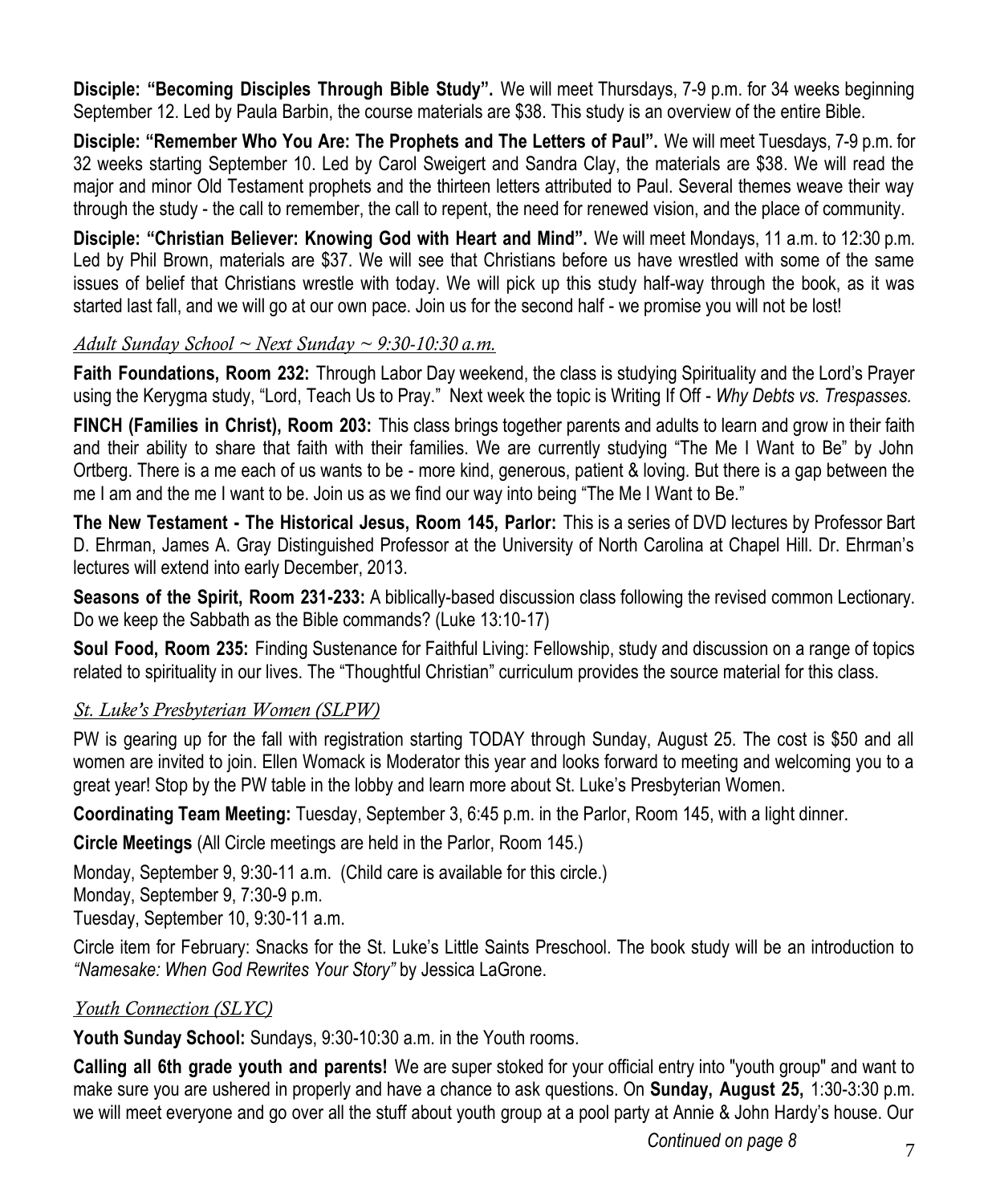sixth graders will swim and get to know their class at church, meet some of the youth advisors, and eat some good food. The parents will meet and go over some details regarding the program. We're excited to work with you all, and will walk with you all as you move into the complexities of having teenagers in the house. Feel free to call Phil Brown, 970-215-9041, if you ever need anything and let him know if you have any questions, comments or concerns.

**CORRECTION! Next Sunday, August 25,** we will share dinner with our friends down at Journey, Druid Hills Night Shelter. We will meet at the church at 5:30 p.m. to pack up and head out by 6 p.m. We should return to the church around 9 p.m. Last year we did a cook-out and the guys really liked it, so we will do that again, complete with all the fixings. If you have already signed up for something and the new date doesn't work, you can "un-sign-up" at the same site. Sign up at [http://www.signupgenius.com/go/30E0C4FA4AC28A13-youth2.](http://www.signupgenius.com/go/30E0C4FA4AC28A13-youth2)

#### **Upcoming Events for All Youth:**

- 1. Pancake breakfast/youth kick-off will be **September 8**.
- 2. **Youth Connect:** 5-7 p.m. Our first Sunday night will be **September 15**, with a parent and youth potluck evening. Youth will have fun playing; parents will get all the info for the year.
- 3. **Youth Choir:** Resumes **September 15,** 7-8 p.m.

#### *SPLASH! Children's Ministries*

**Royal Sunday School for children is back!** Our preschool and kindergarten friends are back for more enchanted tales of kings (and a queen) from the Bible in "It's a King Thing!" in Room 120 and the elementary crowd will be actively engaged in "Roust and Joust" in the Great Hall! There's only one little problem in our kingdom…we need adult volunteers to see us through the month of August! We need two adults for "It's a King Thing" and we need two adults for "Roust and Joust" on August 25. Thank you for signing up at http://www.signupgenius.com/ go/20F0444A9AF2FA13-slpc . We'll see you in the kingdom!

## SHARE

**Last Sunday, St. Luke's Church welcomed 31 guests to its worship services.** Each Sunday, many of our pews will have a first-time or repeat visitor. Your warm welcome to our guests expresses the inviting and hospitable character of this congregation. Your smile and welcoming word make a difference.

**Jobs & Java - St. Luke's Job Seekers Support Group:** Next meeting, **Tuesday, August 20,** at noon in Room 230 for networking and support. For information, contact Jim Garrison, jimgarrison@mindspring.com, or Jared Elliot, jared.elliot@att.net.

**Cub Scouts: Attention St. Luke's Boys!** Looking for new challenges and adventures? If you are a boy about to enter first through fifth grade (or ages 7 to 11), then Cub Scouting with Pack 764 is for you! (It is for your family, too.) You don't have to be a member of St. Luke's to join Pack 764. Join St. Luke's Scout Pack as we launch rockets, go hiking, camp in an aquarium, visit cool places, and have lots of fun along the way! Our Open House for new and returning Scouts is **Sunday, August 25** from 3 to 5 p.m. Be sure to stop by to learn about Scouting with Pack 764; you can also visit our website, [www.pack764.org,](http://www.pack764.org/) or email our Cubmaster Peter Keohane at [pack764@gmail.com.](mailto:pack764@gmail.com)

**St. Luke's Men's Golf Fellowship (SLMGF):** We meet the first and third Saturdays of the month (March-November) for golf and fellowship. The next date is **September 7.** Sign-up at st-lukes-golf@att.net and provide an email address and your cell phone number. Contact is Dave Elkins at d.elkins@att.net or 770-458-6415.

8 **Men's Breakfast - September 14:** Get this event on your calendar - St. Luke's Men's Breakfast on September 14 at 8 a.m.! Jason, Shannon, Phil and Clair will be here to fill us in on the state of the Church - not just any church - St. Luke's Presbyterian Church. Although we may have a good sense of what is happening at St. Luke's, having our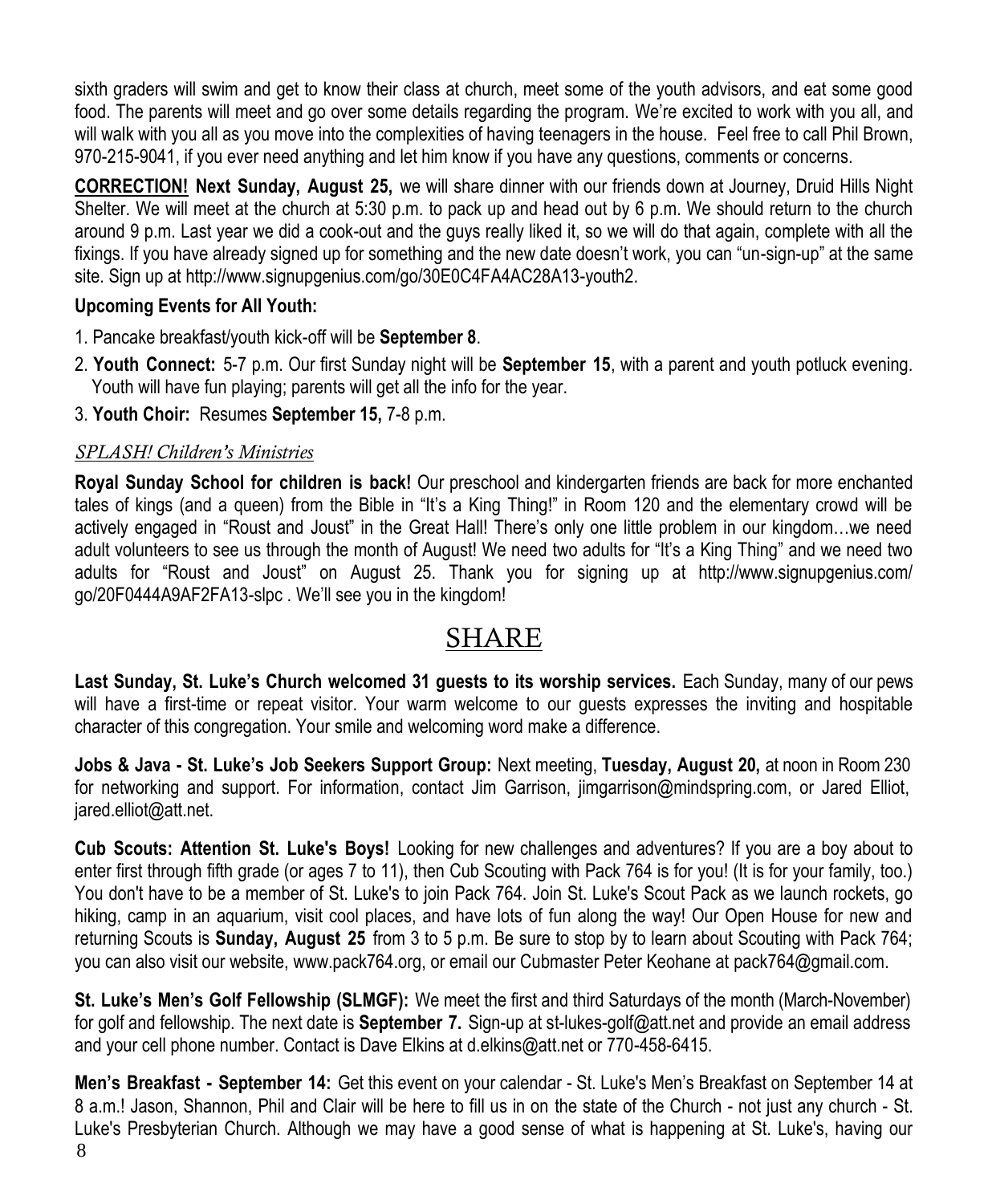ministerial staff members give us their perspective in this informal setting is very special. We are sure to be inspired as well as entertained while we feast on a delicious breakfast. Look for the usual email invitation. If you would like to list more than one email address, or have suggestions, comments, etc., please send them in to Daryl Moore at [ddmoore@yahoo.com,](mailto:ddmoore@yahoo.com) (H) 770-395-6278, or (C) 404-993-6203

**Marriage Enrichment Group Monthly Meetings:** Mark your calendars for the third Sunday of the month for our group meetings. Our fall schedule is **September 15**, October 20, and November 17 from 5 to 6:30 p.m., starting in Room 203. Child care provided. New couples or couples with questions may contact Kimey and Mark Reed at kimeyreed@gmail.com or 404-441-8614.

**Faith & Film, and Potluck Dinner, Friday, September 20:** All adults are welcome to join us for a potluck dinner and movie in Room 207 in Sheppard Hall (Senior High Room). Dinner starts at 7 p.m. and the movie starts at 7:45 p.m. We will be watching *Gifted Hands: The Ben Carson Story.* Please RSVP at connie@salesfitness.com to let Connie and Nick Nicholson know that you are coming and if you would like to help with food

**OWLS (Older, Wiser, Loving, Seniors, 55+):** The OWLS will kick off their fall gatherings on **Tuesday, September 24**, 11:30 to 1 p.m., in the Great Hall. Cost for lunch is \$7. Lee Dunn will be with us as she shares the story of "The Mystery of the Lost Civil War Sword." It should be an interesting and enjoyable gathering! Please RSVP on the sign-up sheet on the lobby bulletin board. Mark your calendars!

Let's start the new school year with some new books! Talking with My Father: Jesus Teaches on Prayer by Ray C. Stedman will interest adults and the children will love these Bible stories "retold for children": *Jacob and Esau* by Mary Auld, *King Solomon* by Maxine Nodel, and *God's People: Stories from the Old Testament* by Geraldine McCaughrean. We also have a new fun, musical book: *All God's Critters Got a Place in the Choir* with words and music by Bill Staines and illustrations by Margot Zemach.

**Stephen Ministry:** The hot and humid dog days of summer are now upon us. We hope you have found time for rest and relaxation, visits with friends and family, a slower pace at work, even time to catch up on some reading! If you are, however, experiencing persistent troubles in your personal or professional life that keep you from enjoying this season of the year, connect with a Stephen Minister. Commit one hour of each week to sharing your concerns with a caring and compassionate listener. Stephen Ministers have been serving this congregation since 2008. They are well trained and experienced. Contact our referrals coordinators, Shannon Dill or Laura Strange.

**The Worship Exploratory Task Force Committee wants to hear from you!** We are engaged in ongoing discussions on how we can better serve our congregants in worship. Please contact a member of the committee or Bruce Jones chair, [stratocaster2@comcast.net](mailto:stratocaster2@comcast.net) or 404-304-5346, with your comments, concerns, and suggestions. Other members of the committee include Mary Louise Connor, Parker Cutler, Debi Elkins, Jim Giesler, Jill Hudson, Tom Loftis, Clair Maxwell, Wendy Moreland, Paula Morris, Roby Price, Kimey Reed, Edna Schell, Jim Schell and Jason Whitener.

**R.O.C.K. (Reaching Out Through Crocheting & Knitting):** Wednesdays, 10 a.m. - noon. Men and women, young and not quite so young, of varying skill levels (absolute beginners to experts) are welcome! We make prayer shawls, layette sets for preemies, squares for blankets, and a variety of other items for outreach projects.

**All college students:** Please make sure the church office has your college mailing address, cell phone number, and correct email. We want to stay connected, so please send this information to Liz Catlett at lizcatlett@slpres.org.

#### *From the Choir Loft*

**Chancel Choir Fall Kick-off Party:** Please come join the Chancel Choir at an open house at the home of Kay Loerch, 4821 Summerset Lane, Dunwoody at 6 p.m. on **Sunday, August 25**. If you have ever thought about joining the choir, please come by to meet everyone. New members are always welcomed! *Continued on page 10*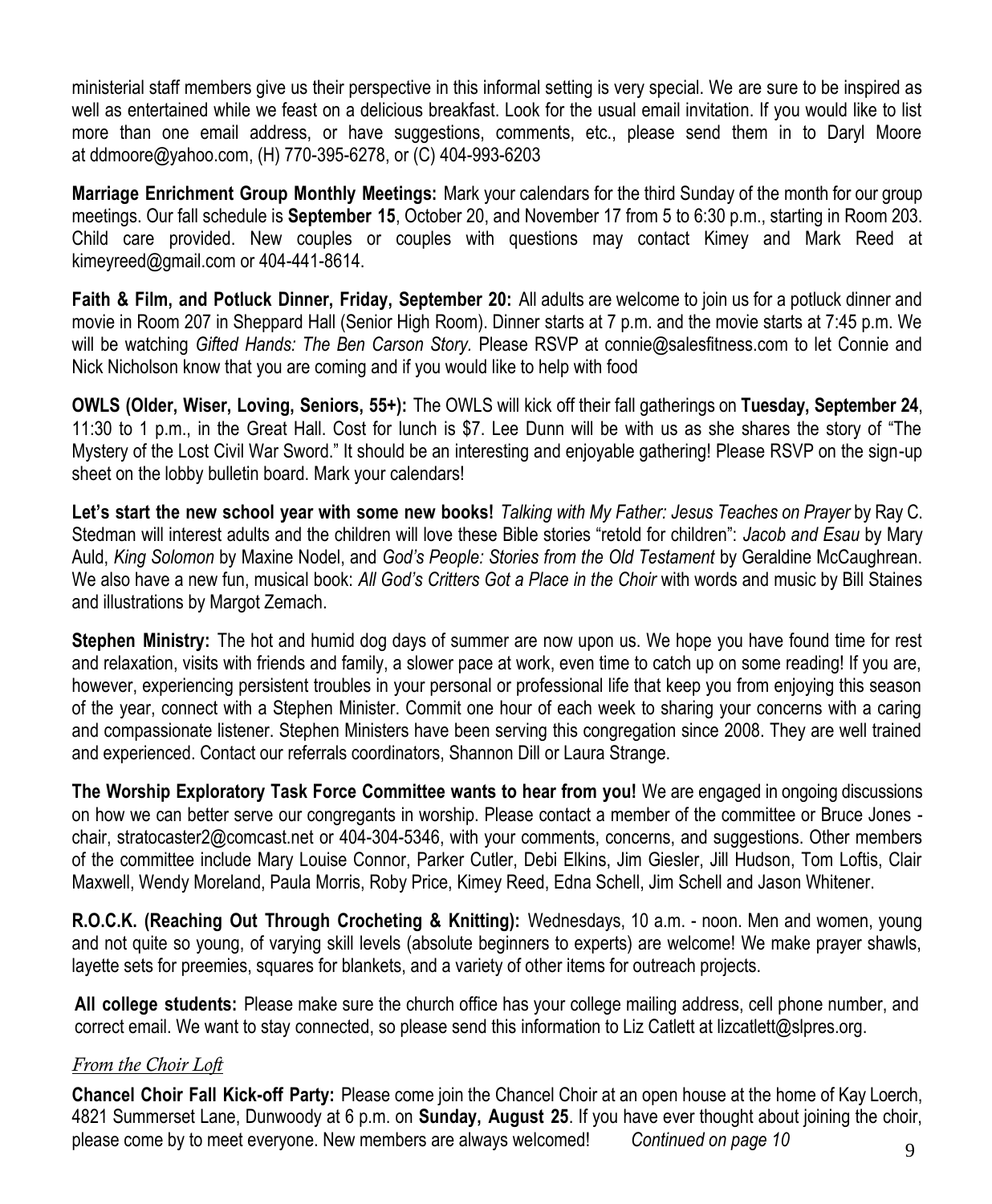**Handbell Workshop, Wednesday, September 4, 6-7:30 p.m.** For all who would like an introduction to basic bell ringing or a brush-up on their handbell skills, join us for a Handbell Workshop in the Bell Room. If you have thought about trying bell ringing, come on and give it a ring! Please let Clair know if you plan to attend, [clairmaxwell@slpres.org](mailto:clairmaxwell@slpres.org) or 770-393-1424, ext. 227.

**Pedals, Pipes & Pizza, Wednesday, September 11, 5:30-7 p.m.** Clair Maxwell will lead this informative and engaging event for all ages interested in learning more about the pipe organs at St. Luke's. We will see a short video about the instrument, have a hands-on opportunity to play both our Chapel and Sanctuary organs, participate in an organ crawl to see how the organs are constructed, and, of course, eat PIZZA! If you would like participate, please let us know by Monday, September 9, so we will know who will be attending this unique event. RSVP to Clair, [clairmaxwell@slpres.org.](mailto:clairmaxwell@slpres.org)

#### **Choirs Gearing Up for the Fall:**

**Chancel Choir (youth & adults)** resumes rehearsal on Wednesday, September 4, 7:30-9 p.m. **Festival Ringers (youth & adults)** resumes on Wednesday, September 4, in time for the Handbell Workshop **Youth Choir (6th-12th grades)** resumes rehearsal on Sunday, September 15, 7-8 p.m. **Westminster Choir (2nd-5 th grades)** resumes rehearsal on Wednesday, September 18, 5-5:45 p.m. **Cherub Choir (4 y.o.-1 st grade)** resumes rehearsal on Wednesday, September 18, 5:15-5:45 p.m.

## SERVE

**Volunteers Needed to Provide Dinner at IOH:** Interfaith Outreach Home (IOH) provides transitional housing for homeless families. St. Luke's provides and delivers a meal on the third Thursday of each month when the parents receive life skills training. Reimbursement for IOH meals is budgeted. This typically involves approximately 10 adults and 15 children. If you, your family, or group are willing to provide and serve a meal for IOH, please put your name on the sign-up sheet on the lobby bulletin board or contact Al Bridges at 770-394-6581.

**Share a Dinner at Journey Night Shelter:** St. Luke's provides dinner on the fourth Sunday of the month for 26 homeless men at Journey (formerly Druid Hills). Volunteers are needed for each month, September 2013 through August 2014. If you, your family, or group are willing to provide a meal one month, please sign up on the sheet on the lobby bulletin board or you may call Al Bridges at 770-394-6581.

**Acolyte Training Session Lunch TODAY!** Immediately following the 11 a.m. worship service, we have the training and lunch in the Parlor, Room 145. We're assembling a roster of children interested in leading our worship services as Bible Bearers/Water Bearers (2<sup>nd</sup> and 3<sup>rd</sup> grade), Candlelighters (4<sup>th</sup> and 5<sup>th</sup> grade), Crucifers (5<sup>th</sup> and 6<sup>th</sup> grade), and Bell Ringers (7<sup>th</sup>-8<sup>th</sup> grade). Questions? Please contact Cailin Thelen, [cailinthelen@gmail.com.](mailto:cailinthelen@gmail.com)

**Looking to serve your church?** There is a need for those willing to serve in a friendly and welcoming way as ushers. Duties include greeting everyone, passing out bulletins, taking up the offering, directing congregants during communion, and tidying up after worship. Questions? Contact John Tienken, 770-394-1104, tienkenj@gmail.com.

**Buy Some; Share One:** St. Luke's has an ongoing food drive to support local organizations. We ask that **every** time you go to the grocery store, pick up one extra non-perishable item and put it in one of the carts in the main lobby (just inside the doors at the Manhasset entrance) - Buy Some; Share One! Their most needed items are canned meats, peanut butter, canned vegetables, cereal and toilet paper (no soup please). Please help fill the pantry for neighbors seeking assistance. We are now collecting for the Interfaith Outreach Home.

**Helping Hands:** This ministry matches short term or emergent needs in the congregation with available resources. Could you use your time and talent to assist someone in the congregation? Examples are setting up or assisting with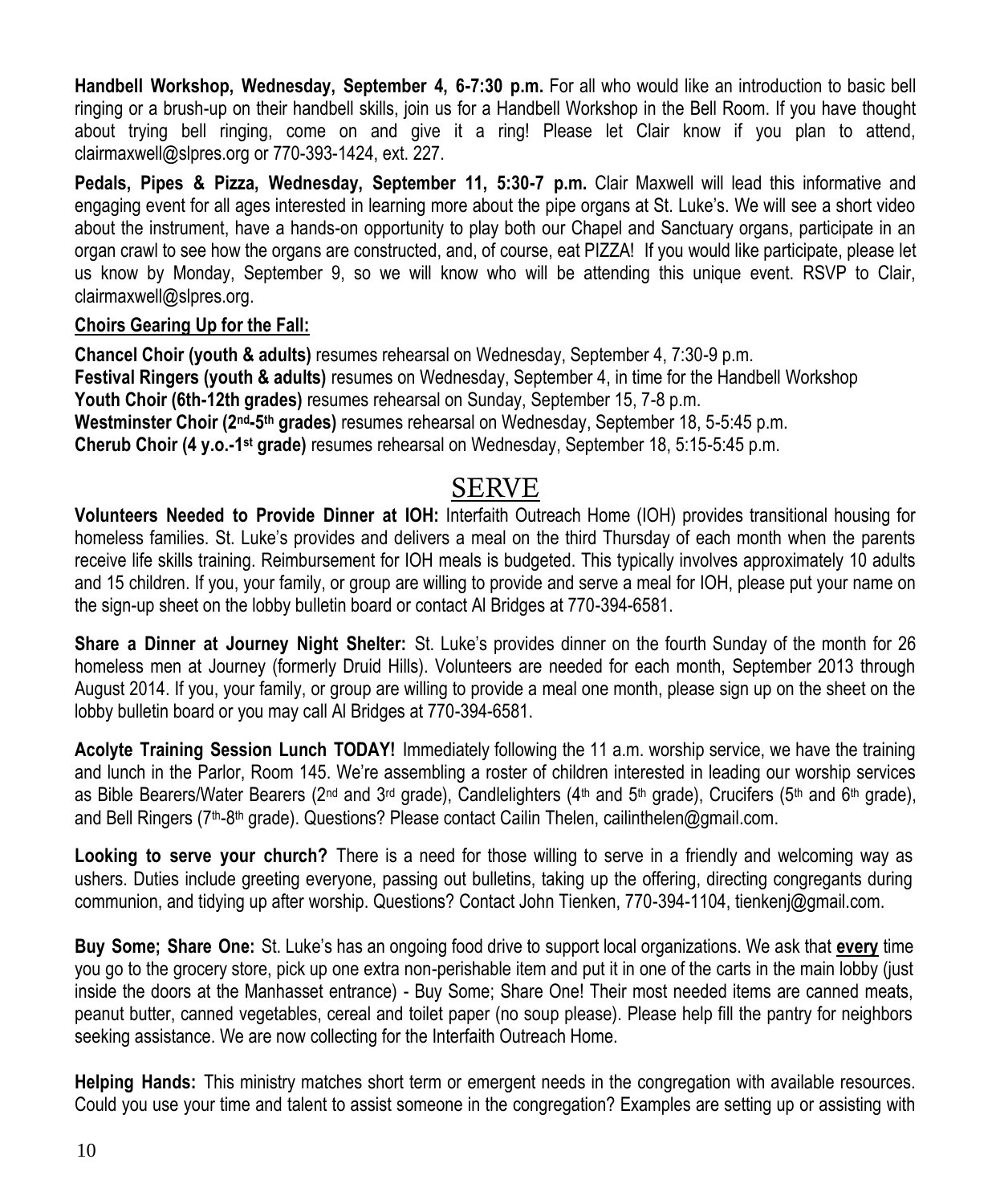a computer, driving a member to an appointment, helping change light bulbs. If this interests you, contact Billy Martin, billybeer214@yahoo.com or 770-441-0373. If you need the Helping Hands team, contact your Deacon.

**Get together with some friends for a continental breakfast here at St. Luke's every Sunday morning.** If you and your friends could furnish one of these breakfasts, we will be glad to reimburse you. Please sign up on http:// www.signupgenius.com/go/10C094DADAC22AB9-continental or contact Jay Burton, jburton@mfllaw.com.

**Looking for a great way to meet other St. Luke's members while serving our congregation?** St. Luke's meal ministry provides meals for families or individuals who are recovering from a recent surgery or illness, suffering from the loss of a loved one, or celebrating the birth or adoption of a new baby. If you are interested in delivering a meal to a congregation member or would like more information, please contact Krissy Williams at bkcook71@yahoo.com.

**Prayer Ministry:** Our St. Luke's Prayer Ministry Team is involved in intercessory prayer. Intercessory prayer is the act of praying on behalf of others. The Bible is clear that Christians are called to be intercessors. If you would like to become a part of the Prayer Ministry Team, contact Paula Barbin, barbin@fulton.K12.ga.us or 678-297-9877, or Paul Clay, paul.clay@comcast.net or 678-443-9818.

#### **Family Promise:**

**Office Angels:** To volunteer, please use SignUpGenius.com, go to "find a registry" and enter [steveray22@gmail.com](mailto:steveray22@gmail.com) to volunteer.

**Supplies Needed:** The Family Promise day center here at St. Luke's is in need of some basic supplies. To see if you can help with any of these, please go to: http://www.signupgenius.com/go/70A0E49A8AB29AB9-fpdaycenter1.

# **Only One Week of SporTots Camp Remains!**

August 19 - 23, go to sportots.com/slpres to sign up

#### Elders

**Class of 2014:** Tricia Bridges, Jim Bryant, Faye Cashwell (Clerk of Session), Parker Cutler (Youth Elder), Annie Hardy, Sally Joyce, David King, Dick Miller, John Ray

**Class of 2015:** Jennie Burroughs, Jared Elliot, Tricia Igleheart, Fern Mitropoulos, Mark Reed, Chris Wiseman, Chris Wallace, Les Woodsides

**Class of 2016:** Rich Crutchfield, Mary Guerrant, Tom Loftis, David McKenney, Wayne Radloff, Mark Ryan, David Tharp, Allison Thornton

#### Deacons

**Class of 2014:** Diane Beidl, Jay Burton, Jim Giesler (Moderator), Joyce Johnson, Jean Kammerer, Paula Morris, Luis Sepulveda, Carol Sweigert, Kris Turnbull

**Class of 2015:** Maria Barnhart, Matt Biggerstaff, Sarah Caverhill, Peter Keohane, Julie Knotts, Billy Martin, Gena Spears, Taylor Vivian, Krissy Williams

**Class of 2016:** Sandra Clay, Amanda Dunnick, Shawn Hamlin, Niki Rabren, Katherine Robeson, Rebecca Strickland, Jenny Troha, Michelle Vail, Meg Wallace